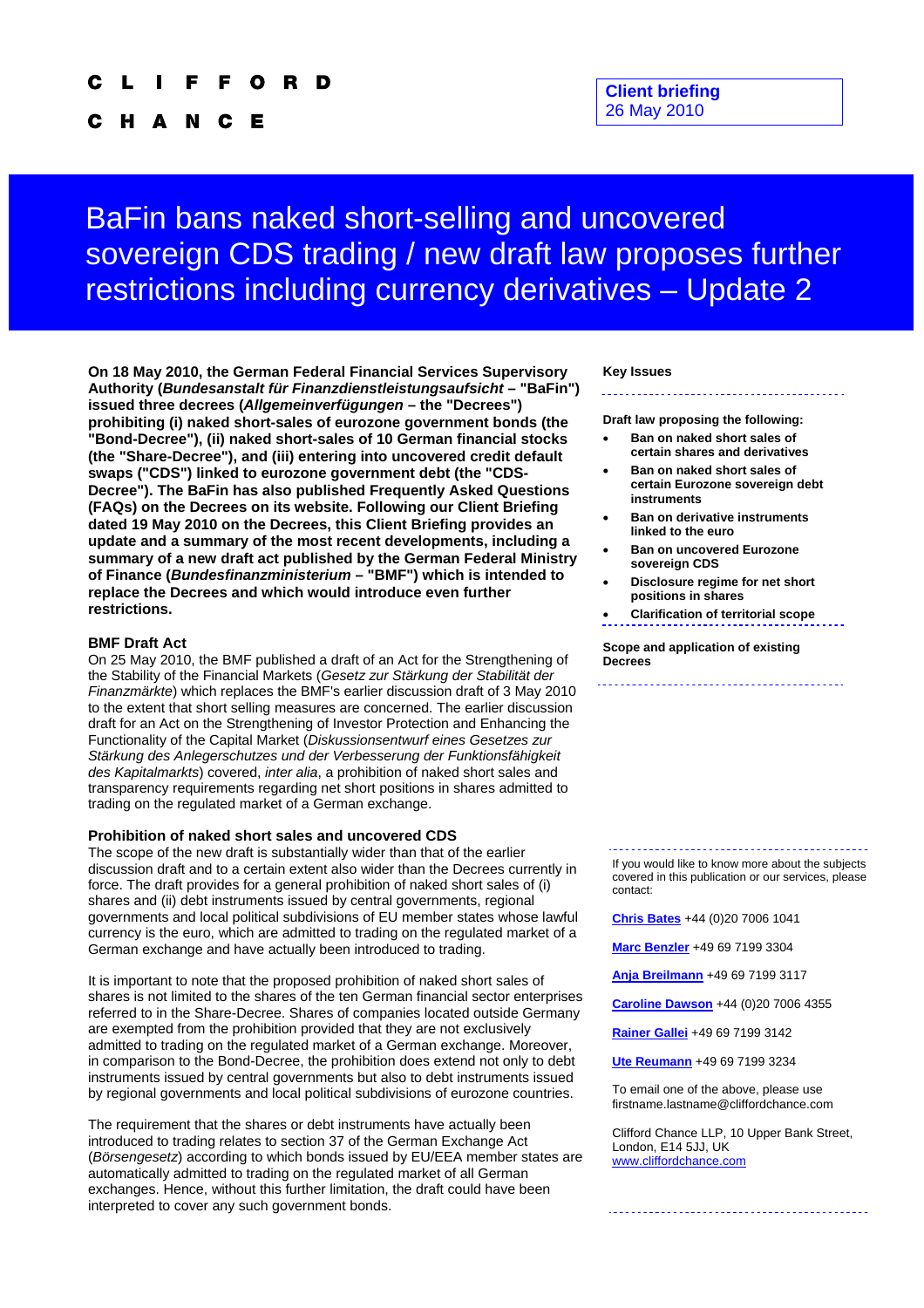# **Client briefing**  BaFin bans naked short-selling and uncovered sovereign CDS trading / new draft law proposes further restrictions including currency derivatives – Update 2

With respect to the prohibitions of naked short sales of shares and eurozone government bonds, there will be an exemption for market makers, i.e. persons who have undertaken by contract to make binding buy and sell bids to the extent that such transactions are required for performance of their contractual obligations.

The new draft law would also prohibit uncovered CDS where at least one reference obligation is an obligation of central governments, regional governments or local political subdivisions of EU member states whose lawful currency is the euro (irrespective of whether such reference obligations are debt instruments admitted to trading on the regulated market of a German exchange).

Moreover, the new draft restates the March 2010 transparency requirements published by the BaFin, but at the same time extends their scope to cover all shares admitted to trading on any of the regulated markets of a German exchange. It also provides for a publication of an investor's net short positions exceeding 0.5% - identifying the investor by name - in the German electronic federal register (*elektronischer Bundesanzeiger*).

# **Inclusion of derivatives on shares**

The new draft act goes beyond the scope of the Decrees since the prohibition of naked short sales would also cover transactions in derivatives the price of which depends directly or indirectly on shares covered by the prohibition if from a commercial perspective such derivatives correspond to a short sale of shares. The relevant prohibition as well as the reasoning to the draft act seem wide enough to cover also cash-settled derivatives, however, this requires further clarification.

# **Prohibition of derivatives linked to the euro**

Moreover, the new draft includes a prohibition of derivative instruments linked to the euro if they do not serve to hedge own currency risks. Based on the purpose of the draft to limit speculative transactions, derivative instruments linked to the euro should still be permitted if they are intended to hedge the currency risk of at least one party. However, the text of the prohibition could also be read in a way that the relevant instrument must serve to hedge the currency risks of both parties, which would rarely ever be the case. In any event, the analysis whether or not a certain transaction qualifies as a true currency hedge is likely to lead to significant technical difficulties.

# **Territorial scope of application**

Whilst the territorial scope of application of the Decrees is not entirely clear, the draft provides for further clarifications. The prohibition of naked short sales of shares and debt instruments as well as the transparency requirements for net short positions shall apply on an international level. The scope of those provisions of the German Securities Trading Act (*Wertpapierhandelsgesetz* – "**WpHG**") that are applicable on an international level is amended and will now explicitly cover the afore-mentioned prohibitions. However, the prohibition of uncovered CDS linked to debt instruments is intended to apply only to transactions concluded or entered into in Germany (corresponding to the statement of the BaFin in its FAQs on the CDS-Decree). In contrast, the territorial scope of application of the new prohibition of derivative instruments linked to the euro is not entirely clear. On the one hand (and contrary to the prohibition of naked short sales of shares and debt instruments), the prohibition shall not be included into the scope of those provisions of the WpHG that are applicable on an international level. On the other hand, the draft act does not provide either that the prohibition is intended to apply only to transactions concluded or entered into in Germany as in relation to the prohibition of uncovered CDS linked to debt instruments.

### **Sanctions**

The BaFin shall be authorised to sanction the intentional or grossly negligent contravention of the prohibitions of naked short selling or the prohibition to enter into euro currency derivatives not serving hedging purposes with a monetary fine of up to EUR 500,000. Non-compliance with the transparency requirements regarding net short positions shall be subject to a fine of up to EUR 200,000.

# **Power for BaFin to impose emergency measures**

In addition, by providing for a new legal authorisation the draft will extend the powers of the BaFin to temporarily limit or prohibit dealings in certain financial instruments, in particular derivatives on eurozone government bonds, and link those powers to the sanctioning regime of the WpHG. The contractual validity of transactions entered into in contravention of such an order shall remain unaffected. The BaFin shall also have the power to order that persons dealing in certain financial instruments must disclose their corresponding positions and notify the BaFin thereof.

### **Outlook and timeline for implementation**

The proposed extension of the prohibitions to cover euro related derivatives is striking as this is not even foreshadowed by the existing framework. It is also remarkable that the draft law would extend the prohibition on short sales of shares to cover derivatives on shares since derivatives are not covered by the recent Share-Decree, according to the FAQs of the BaFin (see below). There is also no hedging exemption except for currency derivatives.

In addition, the connection between the prohibition on naked short sales and the transparency requirements in regard of net short positions will require further clarification. Due to the inclusion of derivatives in the prohibition on naked short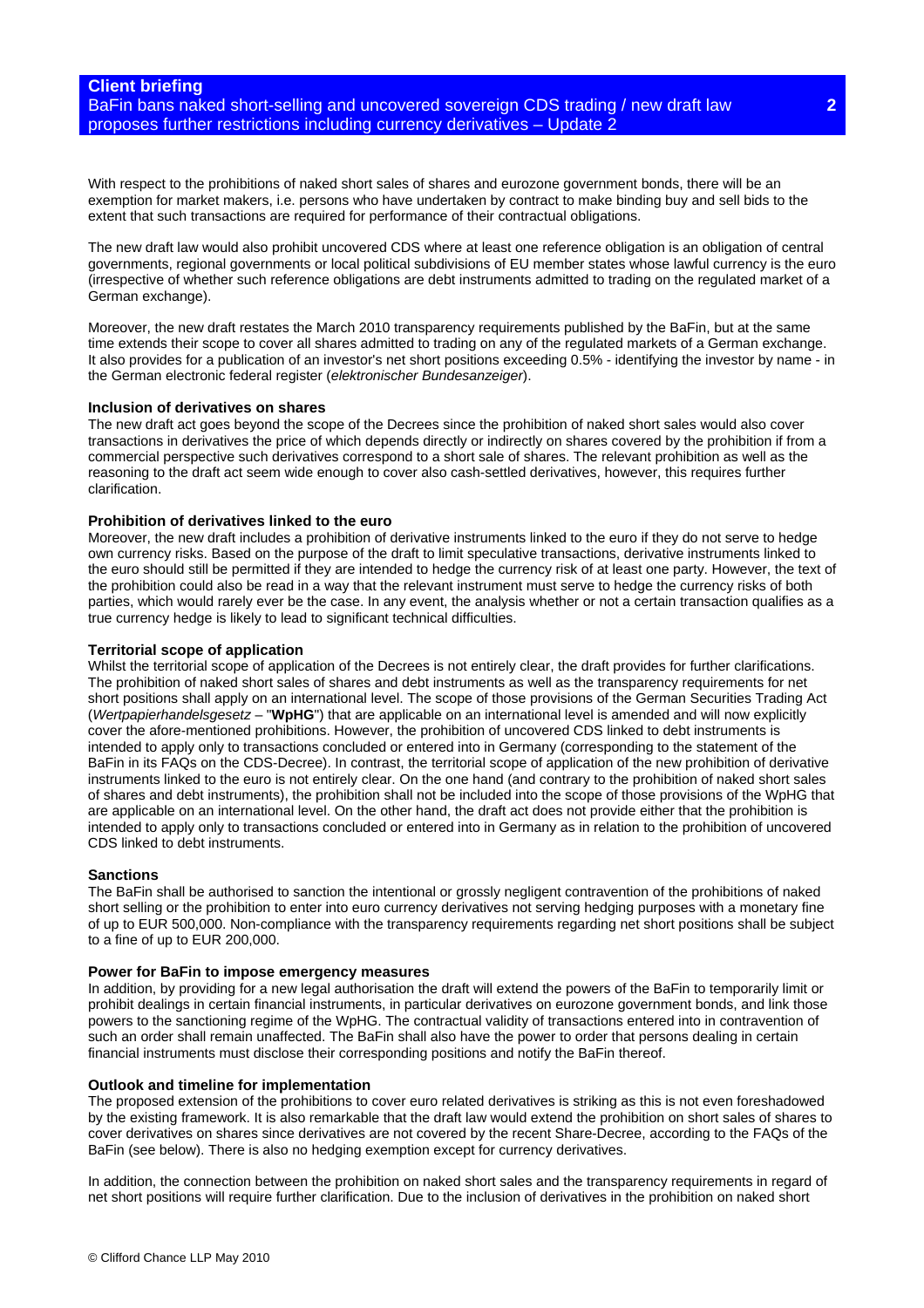sales, the transparency requirements would effectively only apply to covered short positions in derivatives. However, it is difficult to imagine how such covered short positions could still result in a reportable net short position.

The timing of the further legislative process has not been determined yet. However, given the extremely short period for consultation on the new draft and the political impetus of the initiatives, it seems likely that a (consolidated) draft act will be introduced to the German parliament still before the summer recess.

# **BaFin Decrees**

# **F AQs issued in relation to the Decrees**

The FAQs provide important guidance on the scope of application of the Decrees, in particular on the types of transactions covered by the prohibitions on naked short selling of shares and government bonds. Since the BaFin intends to update the FAQs from time to time, market participants should regularly check the BaFin's website for any new developments.

In this context, the FAQs clarify that the prohibitions under the existing Decrees do not extend to the trading in derivative short positions, such as the sale of futures (short futures) or the purchase of put options (long puts). Also the sale of a call option (short call) would not be covered since it does not yet result in a short position in shares and because the short position only arises when the call option is exercised. Moreover, according to an informal statement of the BaFin, even the short position deriving from the exercise of an option itself would not fall within the scope of the prohibitions since the resulting delivery obligation stems from a derivative transaction, not from a naked short sale.

In addition, the FAQs state that the prohibitions under the existing Decrees do not apply to sales of basket and index products relating to shares or government bonds.

Furthermore, the FAQs clarify that with respect to CDS the existence of credit risk (which justifies the entering into a CDS) may be determined on a group level (section 10a of the German Banking Act), i.e. one group company may enter into a CDS as a protection buyer in order to hedge credit risk incurred by another group company.

Also, a CDS is exempt from the prohibition even if the credit risk protection bought does not fully (i.e. 1:1) match with the existing position to be hedged provided that the hedge results in a significant reduction of the credit risk in the protection buyer's own comprehensible evaluation.

# **Legal basis of the Decrees**

Similar to the previous measures of the BaFin in 2008 in relation to short-selling and the disclosure obligations of March instruments or the provision of investment services which may result in serious disadvantages for the financial market. . The Decrees are intended to ban speculation, not to hinder any hedging and have therefore to be construed accordingly 2010, the Decrees are based on a general legal authorisation under section 4 para. 1 of the WpHG which empowers the BaFin to counteract undesirable developments that may adversely affect the orderly conduct of trading in financial

Transactions concluded in breach of the Decrees are not invalid. Under German law, statutory prohibitions can only have (Finanztermingeschäfte) with the consequence of the invalidity of such transactions and also of transactions being such effect if the respective legal act so provides. In order to have this effect, a prohibition would have needed to be based on section 37g of the WpHG which permits the BMF to prohibit certain financial forward transactions considered as a circumvention thereof.

# **Territorial scope of application**

Of crucial importance in determining the effects of the Decrees is their territorial scope of application.

# **General international scope of the WpHG**

Generally, the territorial scope of application of the WpHG has to be derived from its legal purpose. The WpHG is intended to protect the orderly functioning of securities trading and the capital market in Germany. This effect cannot be manipulation, the WpHG specifically sets forth its international scope of application (section 1 para. 2 of the WpHG). prohibitions if the relevant shares are listed on a German exchange. Where other provisions are intended to have an achieved only by applying the WpHG to purely domestic activities. With respect to insider dealing and market Accordingly, acts committed outside Germany are subject to the German insider dealing and market manipulation extraterritorial effect, this is specifically provided for in the WpHG.

In the absence of such an explicit provision, it is not clear whether the general legal basis chosen by the BaFin is sufficient for an extraterritorial application (as the scope of application of German administrative law generally is limited to the territory of Germany absent specific statutory provisions) although the Decrees are not intended to merely secure compliance with provisions of German law but primarily to prevent disorderly markets in Germany.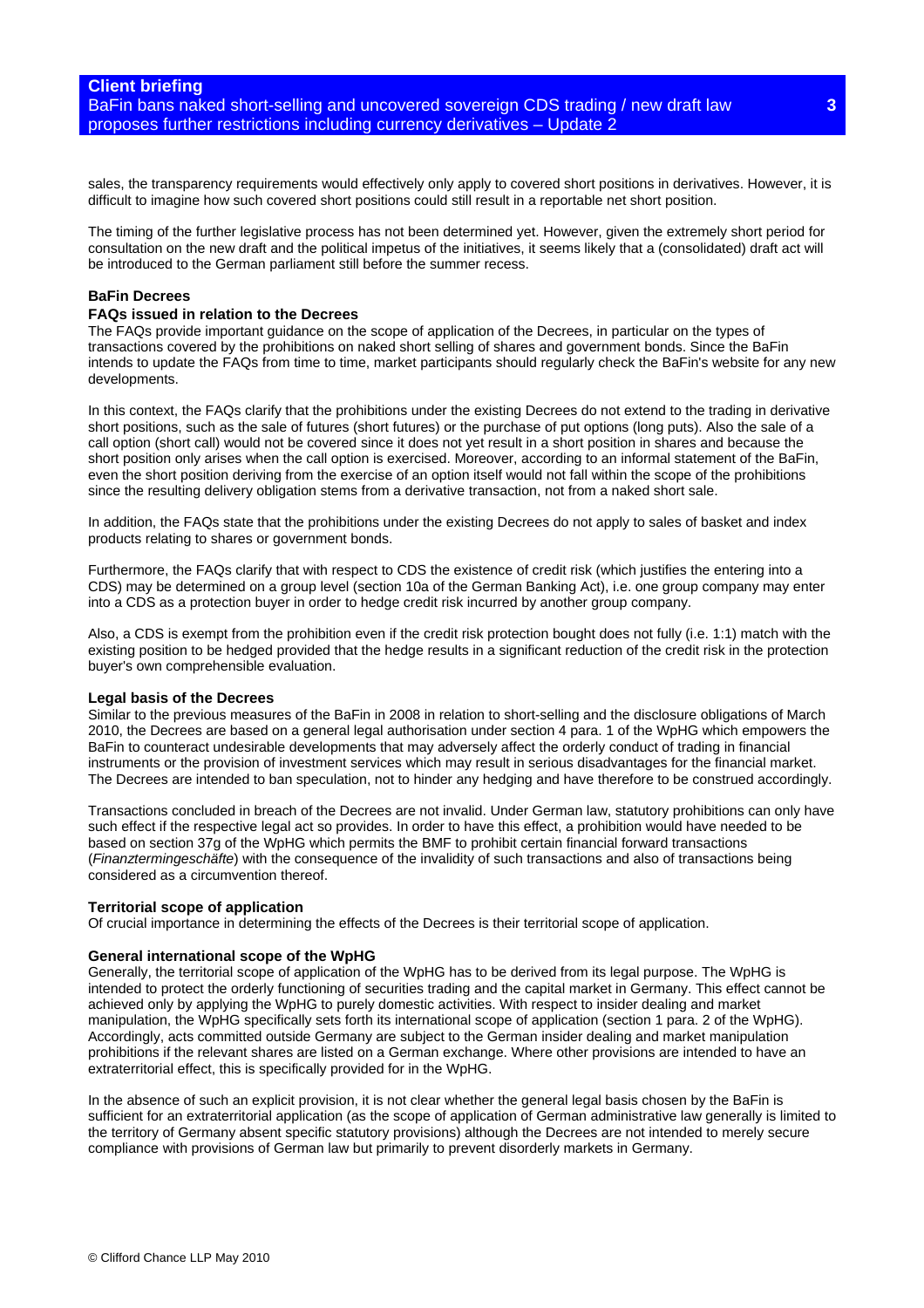# **Client briefing**  BaFin bans naked short-selling and uncovered sovereign CDS trading / new draft law proposes further restrictions including currency derivatives – Update 2

In contrast to the earlier release of March 2010 on transparency requirements for net short-selling positions in which the BaFin has taken the general view that its requirements have an extraterritorial effect, the BaFin's position in relation to the three Decrees is as follows:

- The BaFin explicitly stated in its FAQs that the CDS-Decree only applies to CDS transactions which are entered into "in Germany". In this context, the treatment of cross-border transactions is of particular importance. Whether a transaction is entered into in Germany depends on general civil law (under German law, this would be the place of receipt of the acceptance of the offer or – in specific cases – the place where such acceptance is declared). However, this question would have also to be considered under applicable private international law, in particular with reference to Article 11 of the Rome I Regulation (Regulation (EC) No 593/2008 of the European Parliament and of the Council on the law applicable to contractual obligations).
- Where one party acts from another jurisdiction whilst its contractual counterparty is located in Germany, one cannot exclude the possibility that the contract would be regarded as being "entered into in Germany". However, as this depends on the precise circumstances of the case (including, among other things, the means of contractual correspondence), this is not a criterion being capable of giving clear guidance. In any event, a contract concluded by parties located outside Germany should not be regarded as a transaction "entered into in Germany" even if one of the parties is acting as an agent for a party in Germany and/or the transaction is booked into the books of a German entity after the conclusion of the contract. The BaFin has furthermore explicitly confirmed in its FAQs that neither the place of booking nor the exchange of confirmations following a trade are of relevance. Furthermore, the prohibition is only addressed to the protection buyer, not to a protection seller.
- With respect to transactions in government bonds, BaFin states in its FAQ that "*in any case [...] transactions entered into in Germany*" are covered by the Bond-Decree. This leaves room for interpretation that other situations could also be covered by the prohibition, depending on the circumstances of the individual case. However, in contrast to the CDS-Decree, the Bond-Decree only covers short sales of bonds which are listed in one of the regulated markets of a German exchange (although it applies even if this is not the main market for the relevant bonds).
- As regards the Share-Decree, BaFin's FAQs do not contain any comment on its territorial scope. However, we assume that the BaFin would interpret the territorial scope of application of the Share-Decree in line with its recent statements regarding the interpretation of its transparency requirements promulgated in March 2010. The BaFin's FAQs on the corresponding provisions of March 2010 indicate that it intends the transparency requirements to have extraterritorial effect.

# **Extended scope for counteracting market manipulation**

The Decrees also refer to the intention to counteract market manipulation. BaFin would generally have powers to impose extraterritorial requirements in relation to any activities involving market manipulation as long as the financial instruments concerned are traded in a German regulated market. In such a case, the scope of the Decrees could be construed more extensively. However, as mentioned above, the Decrees are not based on a potential market manipulation. Rather, in the reasoning for each Decree, the BaFin refers to the prohibition of market manipulation with an example containing additional hypothetical facts which may then give rise to a market manipulation (for example, using the media to spread rumours after previously engaging in short selling transactions and not having disclosed the resulting conflict of interest).

# **Sanctions**

The Decrees are based on the general powers of the BaFin under the WpHG. The WpHG does not provide for any specific sanctions for contravention of decrees under these powers. Rather, the BaFin would need to rely on the general rules on the enforcement of administrative measures.

# **General sanctions**

According to the German Act on Administrative Enforcements (*Verwaltungsvollstreckungsgesetz*) and the Act on the Financial Services Supervisory Authority (*Finanzdienstleistungsaufsichtsgesetz*), the BaFin may issue various sanctions for breaches of the prohibitions. The Decrees are immediately enforceable, i.e. sanctions can be immediately taken, depending on the circumstances of the case, even without previous announcement.

In particular, the BaFin is entitled to issue a fine in the form of a penalty payment. Such a penalty payment may amount to EUR 250,000 per breach and may be repeatedly issued until compliance with the prohibition is effected or ensured.

Furthermore, upon the breach of a Decree, the BaFin has the possibility to repeatedly issue more specific prohibitions against specific market participants which then may also be enforced in accordance with the above principles.

### **Market manipulation**

To the extent that a violation of the Decrees also constitutes a market manipulation based on additional facts proven by BaFin, the BaFin could take measures to prevent and to sanction such market abuse. These sanctions would not necessarily be limited to the above-mentioned fines. As activities being considered as market abuse may even qualify as